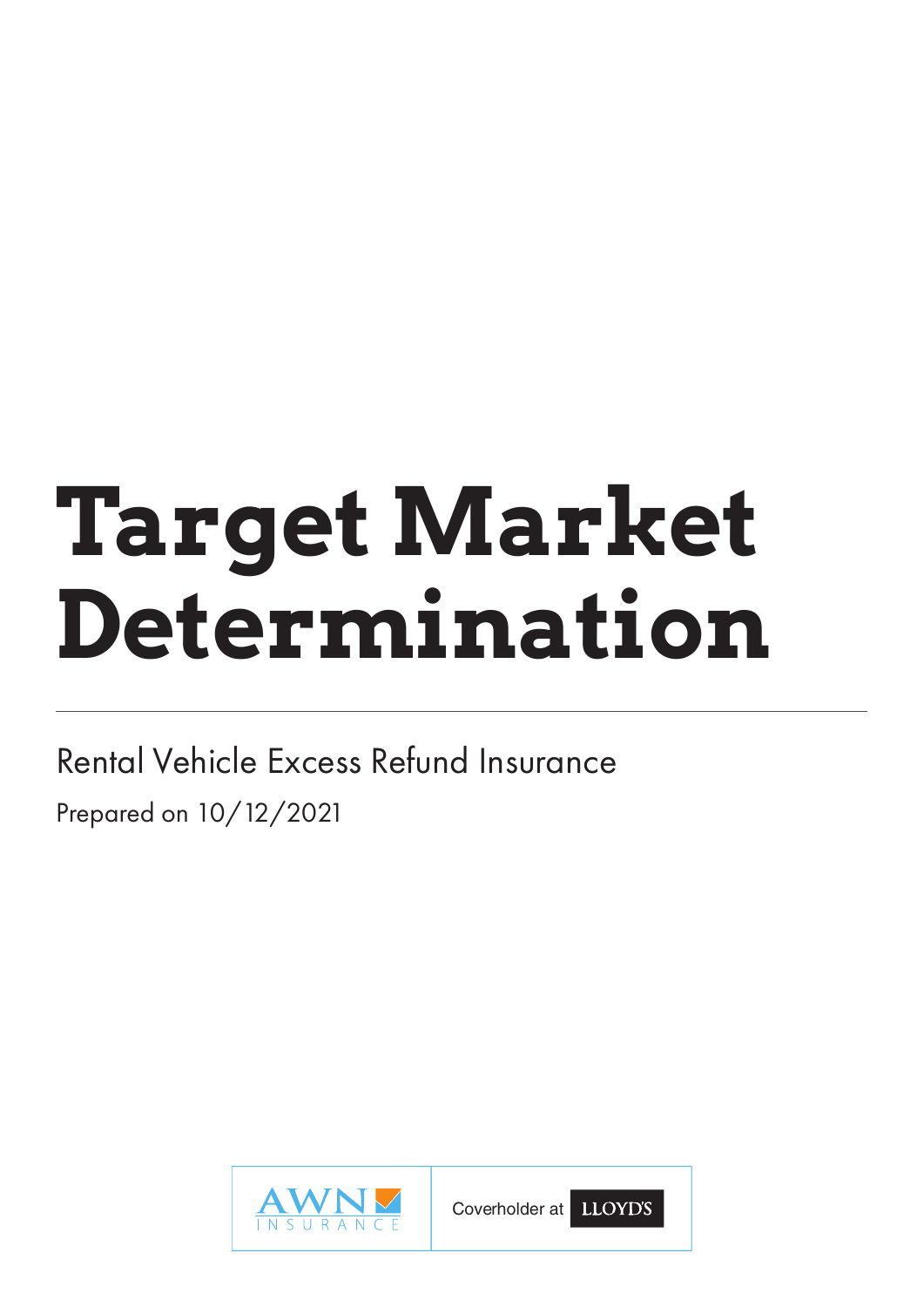# **Target Market Determination for**

# **AWN Rental Vehicle Excess Refund Insurance**

This Target Market Determination (TMD) is designed to provide customers, AWN staff and our authorised distributors with appropriate information to understand who this product has been designed for and our approach to determining that the product is likely to be consistent with the objectives, financial situations and needs of the customer and the distribution conditions.

In this document the terms "we", "us" or "our" refer to Australian Warranty Network Pty Ltd ("AWN") ABN 78 075 483 206, AFS Licence No. 246469.

This TMD does not consider any person's individual needs, objectives or financial situation and does not provide financial product advice or recommendation on the cover.

Please note, it is the Product Disclosure Statement and Product Document that sets out the terms and conditions of cover. You must refer to the Product Disclosure Statement before deciding about this product.

#### **Purpose of the product**

This AWN Rental Vehicle Excess Refund Insurance has been designed to reimburse the costs not covered by the Rental Company that You must pay under a Rental Agreement following an incident involving a Rental Vehicle.

This Target Market Determination (TMD) sets out the target market for:

• AWN Rental Vehicle Excess Refund Insurance detailed in the Combined Product Disclosure Statement (PDS), product wording and Financial Services Guide (FSG)

#### **Target Market**

The product is designed for consumers who are entering into a rental agreement for a rental vehicle and wish to reduce the financial impact of unexpected costs associated with the payment of an excess in the event of an incident not covered by the rental company that you must pay under the rental agreement.

This product is suitable for

- Consumers who enter into a rental agreement for a rental vehicle who are open to an excess being charged for an incident that is not covered by the rental agreement.
- The consumer is an Australian Resident.
- The consumer holds a valid or internationally recognised driving licence or permit for the rental vehicle. This must be valid in the country in which You are travelling.
- The rental vehicle is a car with a maximum of 9 seats (including the driver) or a minibus with a maximum gross vehicle weight of 7.5 tonnes and a maximum of 15 seats (including the driver).
- The rental vehicle will not be used on a safari or an off-road adventure trail.
- The rental vehicle will not be used for any trip in, to or through: Afghanistan, Belarus, Cuba, Congo, Iran, Iraq, Ivory Coast, Liberia, Myanmar, North Korea, South Sudan, Sudan, Syria or Zimbabwe.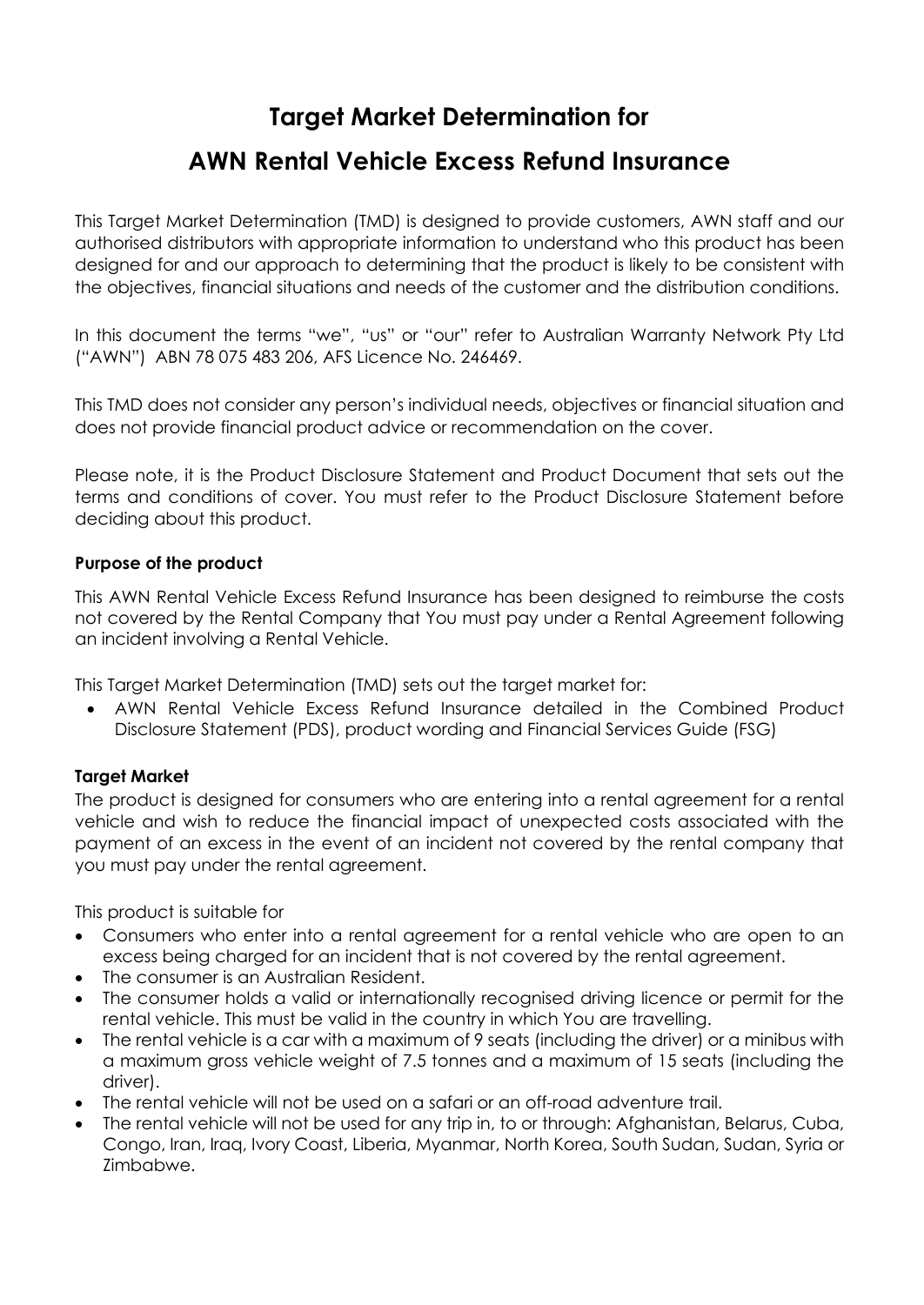This product is not suitable for

- Somebody that does not have an applicable excess.
- Somebody who may have similar cover in an already existing and valid insurance policy.

The AWN Rental Vehicle Excess Refund Insurance is subject to the acceptance criteria: The Product Disclosure Statement contains the detailed product cover, terms, conditions and exclusions.

Where a person and their rental vehicle fall within our target market, this does not mean that the cover is right for their individual needs, objectives and financial situation. We do not consider this, and a person needs to consider the PDS, and other information provided by us (and/or seek professional advice) before deciding.

## **Key benefits**

This product provides benefit should an incident occurs that is not covered by the rental agreement and the consumer is ultimately charged an excess by the rental company.

This product is designed to reimburse the costs the consumer must pay under the rental agreement for the following types of claims:

- Road traffic accidents,
- Weather-related claims
- Damage caused by fire or explosion
- Tyre damage
- Windscreen and glass damage
- Damage to the Undercarriage and roof
- Collisions with animals
- Theft or attempted theft
- Towing costs
- Accidental and malicious damage

#### **Coverage and additional benefits**

- We will pay up to \$7,500 in the event of a claim for Excess reimbursement.
- We will only pay for one claim during any Period of Insurance.
- We will pay up to \$500 towards the costs incurred as a result of misfuelling.
- We will pay up to \$500 for replacement keys and locks.
- We will pay up to \$500 to repair or replace Your Personal Possessions damaged or stolen from the locked boot, covered luggage area or glove box of the Rental Vehicle.
- We will pay up to \$500 for any unrecoverable Administration Charges which are applied by the Rental Company following a claim which is covered by this insurance.

#### **Key exclusions**

- If you do not meet the eligibility requirements for this Policy (as detailed on page 3 of this Policy Document).
- For any costs that can be recovered from the Rental Company or any other person or company.
- Which results from a direct breach of the terms and conditions of Your Rental Agreement.
- Which is for third party death or injury only.
- For damage or theft of Personal Possessions unless they are out of sight in the locked boot or covered luggage area or glove box of the Rental Vehicle.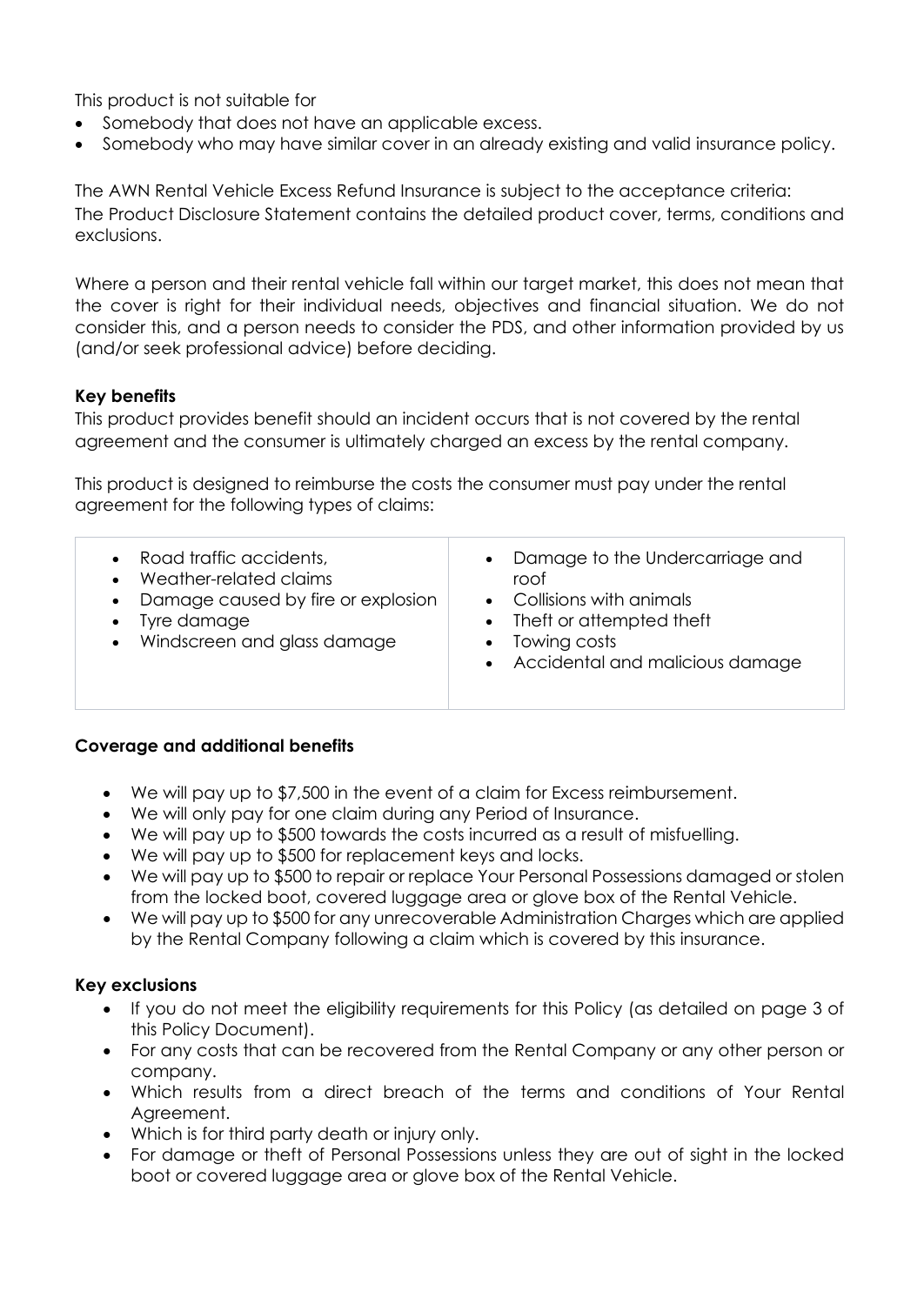- For accessories which are fitted to or supplied with the Rental Vehicle, such as sound systems, radios, tape, CD or MP3 players, ski racks, car seats, GPS and satellite navigation equipment and telecommunications equipment.
- For mechanical repairs or the cost of any replacement parts which are necessary as a result of misfuelling.
- For any costs relating to a missed departure as a result of misfuelling.
- Resulting from wear and tear.
- Resulting from Your misuse of alcohol or drugs (including the misuse of prescription drugs).
- Resulting from a fraudulent, dishonest or criminal act committed by You.
- Resulting from illegal activities carried out by You.
- If the Rental Vehicle was being driven by a person that is not an eligible person(s) authorised by the vehicle Rental Agreement
- That occurs while the Rental Vehicle is not on a Public Road, for example, while on a safari or an adventure trail.
- For any loss or damage resulting from a deliberate and intentional act by You.
- For loss or damage resulting from war, invasion, acts of foreign enemies, hostilities (whether war be declared or not), civil war, rebellion, revolution, insurrection, military or usurped power, riot or civil commotion, terrorist activity of any kind.
- For loss or damage resulting from ionising radiation or contamination by radioactivity from any nuclear fuel or from any nuclear waste from the combustion of nuclear fuel.
- For damage resulting from pressure waves caused by aircraft or other aerial devices travelling at sonic or supersonic speeds.
- We will not pay for any loss, damage, liability, cost or expense caused by malicious or non-malicious use of any application, process, software, code or programme, including computer virus (or any computer-related hoax).
- We will not pay for any loss, theft of, or damage to bank or currency notes (including debit and credit cards), cheques or negotiable instruments such as travellers cheques.

## **Distribution of this product**

This product is issued by Australian Warranty Network ("AWN") ABN 78 075 483 206, AFS Licence No. 246469 and distributed via:

- Authorised Insurance Brokers; or
- Authorised Representatives.

Only our authorised insurance brokers and their authorised representatives are authorised to distribute this product as they understand the market this product has been designed for, have been trained in the relevant acceptance criteria and have the appropriate levels of authority.

This product can only be issued to customers that are eligible for cover in accordance with the application criteria that have been approved in writing by the Issuer and which complies with relevant laws.

The application process has been tailored to identify the target market described in this TMD as part of the eligibility criteria for the product covered by this TMD, and the use of the application process would make it more likely that the product covered by this TMD will be acquired by persons in the target market.

#### **Reviewing this document**